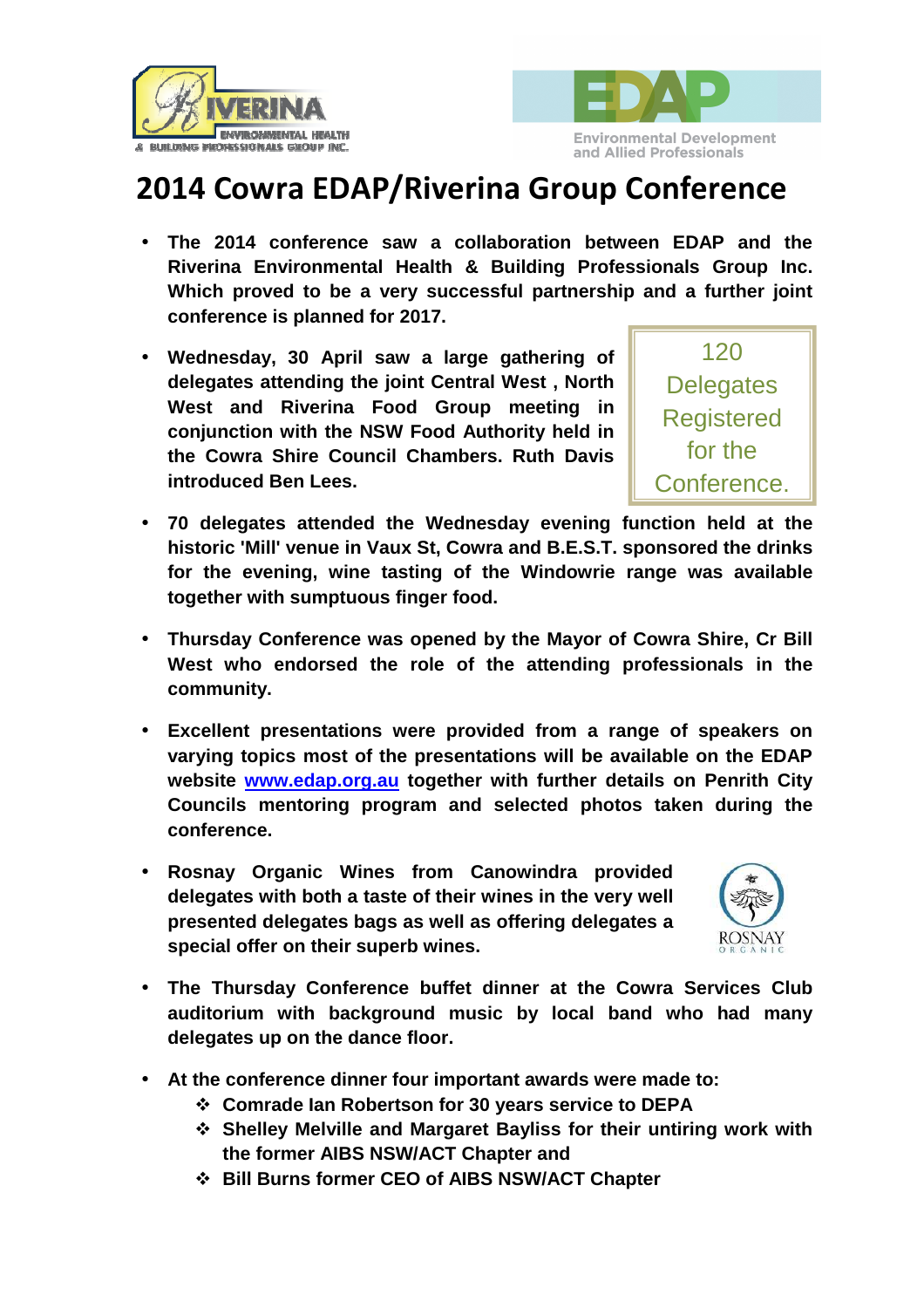



- **The after party flowed onto the early hours at the Railway Hotel and then at Room 17 at The Breakout which had the infamous Bush Poet forget his lines and management requesting less noise from such room....**
- **Friday also saw a new concept with the EDAP/Riverina Conference joining with The Futures Forum held at Cowra Showground and 60 delegates attended the forum.**
- **New faces at the Conference were Jody Houston from Jody White Consulting; Jasmin Hammond, Glenn Oakley, Dean Stewart, Kate Albery and Pat Fitzsimmons all from Cowra Shire Council; Robert Bailey and Alan**

## **2014/2015 Committee Steven Campbell-President Neil Diamond-Vice President/Public Officer Alan Lindsay-Secretary/Treasurer Committee Jeff Byrom, Marnie Page, Brendan Hayes, Mathew Teale, Chris Hawkins, Andrew Johns.**

**McKibbin from For Earth Pty Ltd; Kris Dunstan, Belinda Bushell, James Durham and Claire Golder all from Temora Shire Council; Steve Dubois from NSWRFS; Melinda Jefferys, Griffith City Council; Greg Johnston, Deniliquin Council; Melisa Ross, Forbes Shire Council; David Howard from Partners Energy; Margaret Bayliss from DEPA; Dr Gabrielle Wallace from BPB; Haydon Murdoch and Sam Coles from Palerang Shire Council; Michael Tomlinson from Pointsbuild; Andrew Ballard from Bathurst Regional Council; Warren Jenkinson and Craig McPartland both from Albury City Council; Andrew Brock from Gundagi Shire Council; Paul Riley from Berrigan Shire Council; Sandy Leask from NSW Health; Gary Scott-Holland from Lachlan Shire Council; Scott Martin and Jesse Rapley both from Coolamon Shire Council; Regan Hotham and Andrew Raines both from Parkes Shire Council; Craig Squires, Chris Hawkins and Steve Krimmer from Penrith City Council; Jessica Heath and Fern Finn from Lithgow City Council; Guy Reagan, Bourke Shire Council; Patrick Beaumont from Bovill Risk & Insurance Consultants; Duncan Baines, Leeton Shire Council; Gary Wallace, Oberon Council; Jenna McNabb, Department of Planning; Ben Lees, NSW Food Authority.**